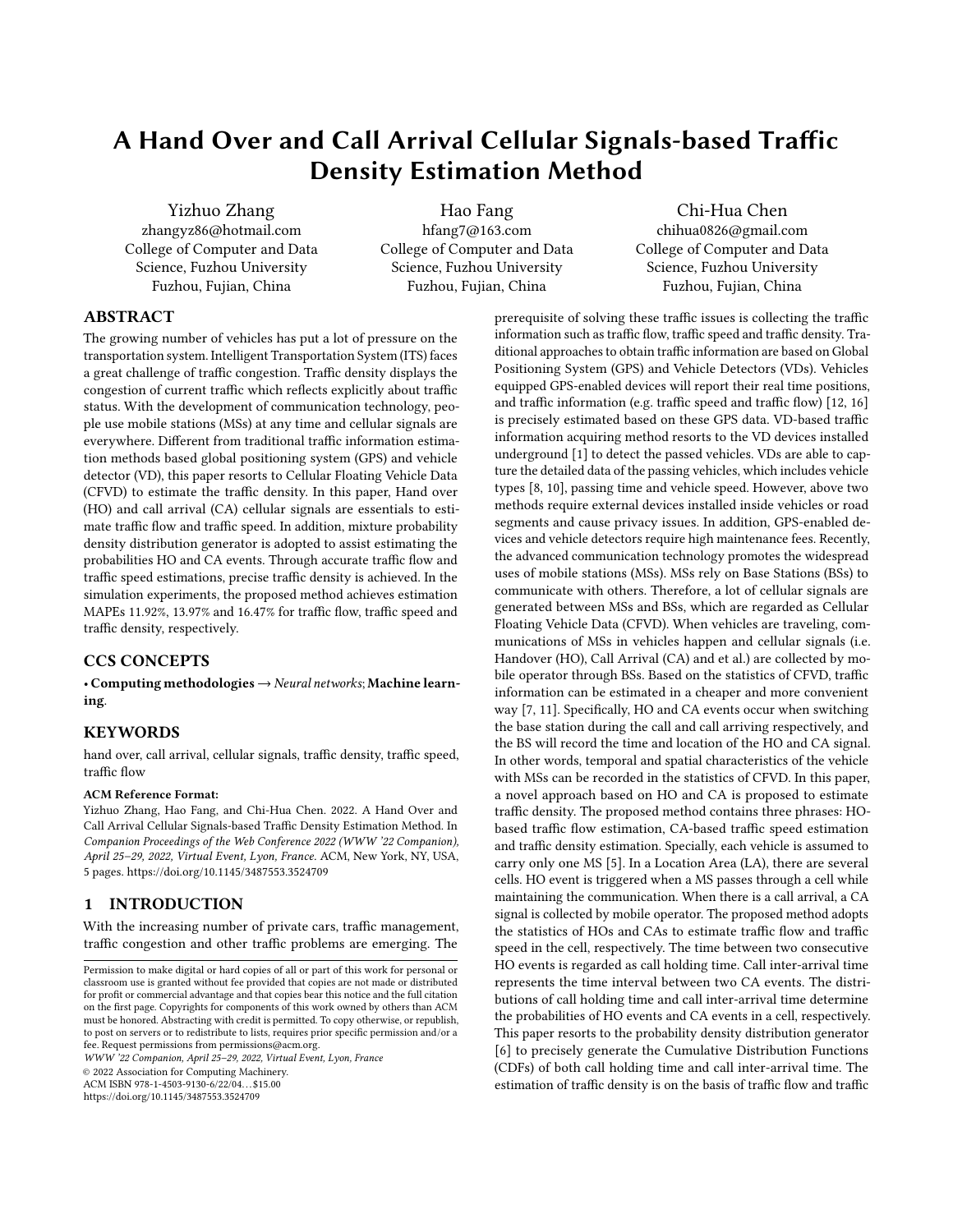WWW '22 Companion, April 25–29, 2022, Virtual Event, Lyon, France Yizhuo Zhang, Hao Fang, & Chi-Hua Chen

speed. The main contributions of this paper are summarized as follows:

- This paper proposes novel CFVD-based statistical approaches to accurately estimate traffic flow, traffic speed and traffic density.
- The experiments adopts VISSIM software to generate highway simulation environment in Taicang, China and CFVD is also generated randomly. The experimental results have achieved high accuracy on traffic flow, traffic speed and traffic density estimations.

## 2 RELATED WORK

In recent researches, GPS-based traffic information estimation approaches [\[2,](#page-4-10) [17\]](#page-4-11) can achieve high accuracy. However, the collected traffic information is reliable when there are certain amount of vehicles installed GPS-enable devices [\[4\]](#page-4-12). Moreover, GPS requires detailed information of the running vehicles which causes privacy issues. VD-based traffic information collection method will record vehicle types, time and speed, which to some extent avoids privacy issues. VDs are always installed underground to detect the passing vehicles [\[10,](#page-4-5) [15\]](#page-4-13). With the aging VDs, the accuracy of detection cannot be proved and replacements of VDs require substantial investment. Currently, MSs are everywhere and produce cellular signals such as HO, CA, Normal Location Update (NLU) and Periodic Location Update (PLU). Researchers analyzed the relationship between the variation of CFVD and people communicating to infer the traffic status [\[3\]](#page-4-14). CFVD-based traffic information estimation spends less resources and achieves low estimation errors. Demissie et al. used HO signals to construct a multinomial logit (MNL) model and artificial neural network (ANN) to estimate road traffic status [\[9\]](#page-4-15). HO signals were used to obtain traffic flow level in real-time [\[13\]](#page-4-16). Besides, the authors adopted a support vector machine to extract the relations between HO events data and traffic flow levels. Chen et al. combined NLU and CA signals to effectively estimate traffic speed [\[5\]](#page-4-8). They also applied machine learning techniques to improve the estimation accuracy. PLU signals are sensitive to the position change in certain period. Thus, Lin et al. [\[14\]](#page-4-17) extracted features from communication behaviors and utilized PLU signals to estimate traffic density. CFVD-based estimation methods requires less resources and performs well on estimating traffic information. In addition, these methods are privacy friendly since estimating traffic information is not direct from vehicle data.

# 3 A HAND OVER-BASED TRAFFIC FLOW ESTIMATION METHOD

In cellular network, the signal range of BS is finite. If the MS moves out of signal range of the BS, the MS will connect to the new BS to maintain the call. As shown in Figure [1,](#page-1-0) there is a call arrival at  $t_0$  and the call holds for  $t_h$ . Since MS moves from  $Cell_{i-1}$  to  $Cell_i$ in  $t<sub>h</sub>$ , a HO event happens at  $t<sub>1</sub>$  which denotes the change of BS. This study utilizes the number of HO event happened in the cell to estimate traffic flow under assumption that each vehicle carries one MS. Figure [2](#page-1-1) illustrates two scenarios of HO event at the cell boundary. In the first scenario, the call arrives at  $t_0$  shuts down before the MS leaves  $Cell_{i-1}$ . In other words, the time difference  $x_h = t_1 - t_0$ is larger than the call holding time  $t<sub>h</sub>$ . In the second scenario, HO

<span id="page-1-0"></span>

Figure 1: Common hand over event.

<span id="page-1-1"></span>

Figure 2: Two scenarios of hand over event.

<span id="page-1-2"></span>

Figure 3: The structure of CDF generator Neuron Network.

event occurs at  $t_1$  when  $x_h < t_h$ . The probability and number of HO events at  $t_1$  are used to estimate traffic flow  $q_i$  in  $Cell_i$ . To obtain the probability of HO event (i.e.  $Pr(x_h < t_h)$ ) at  $t_1$ , the probability density distribution of  $t<sub>h</sub>$  is necessary. This paper adopts mixture probability density distribution to approximate the practical probability density distribution of  $t<sub>h</sub>$ . In addition, the mixture probability density distribution is consist of exponential distribution (ED), normal distribution (ND) and lognormal distribution (LD). The mixture CDF of  $t_h$  is represented as  $F_{t_h}(x_h)$ , which is shown in Equation [1.](#page-2-0)  $\frac{1}{\lambda_1}$  is the expectation of ED.  $\mu_1$  and  $\sigma_1$  denote mean and variance of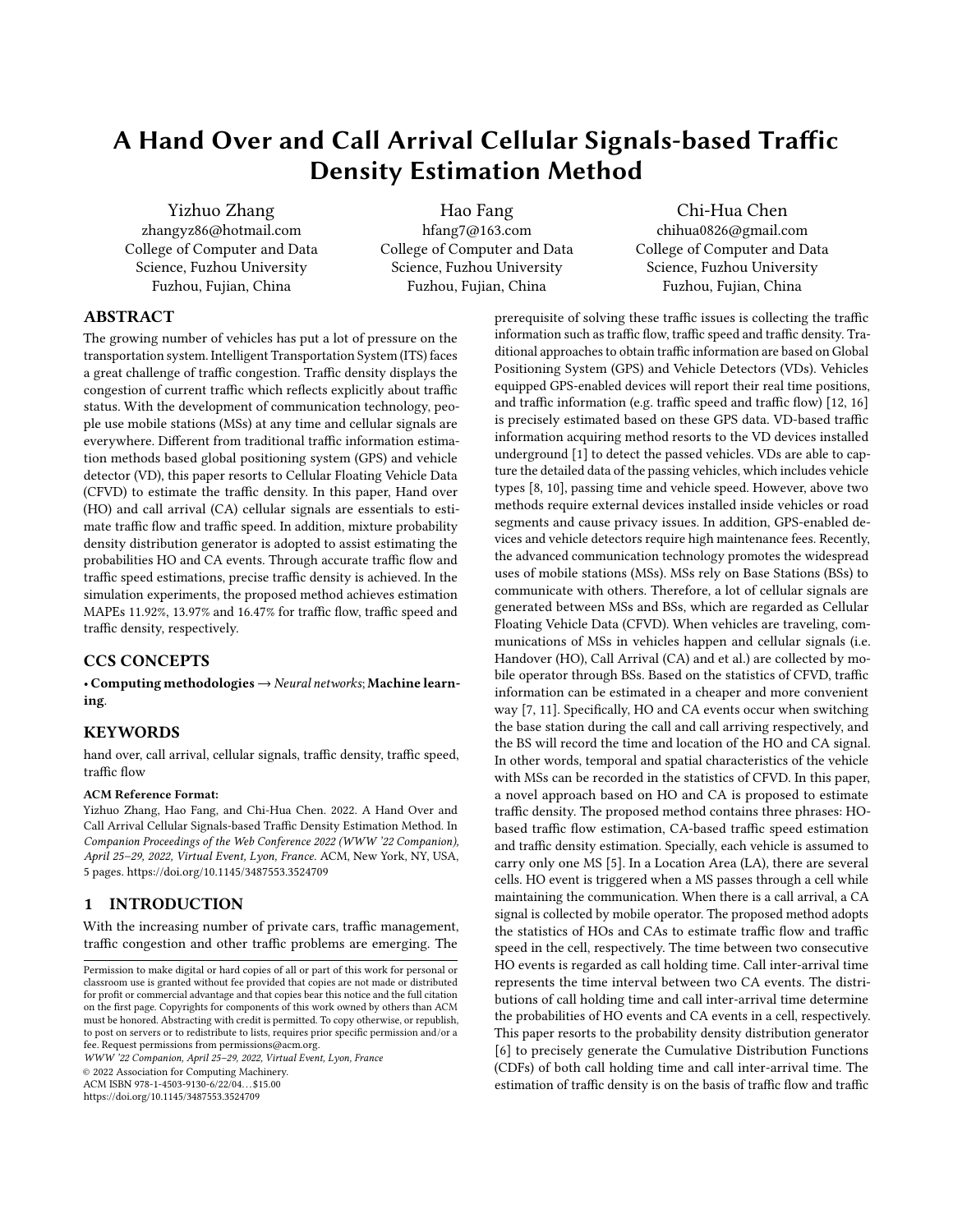ND, respectively. Similarly,  $\mu_2$  and  $\sigma_2$  represent mean and variance for LD.  $w_{11}$ ,  $w_{12}$  and  $w_{13}$  are weights for ED, ND and LD. Moreover, CDF is generated by Neuron Network-based probability density distribution generator from [\[6\]](#page-4-9). Since mixing more probability density distributions will increase the computational complexity, this paper only adopts three common distributions from the original paper [\[6\]](#page-4-9). The structure of NN is displayed in Figure [3.](#page-1-2) The parameters to train in NN are the same in Equation [1.](#page-2-0) The activation functions of neurons are CDF functions of ED, ND and LD, respectively. The final output is the CDF value of  $F_{t_h}(x_h)$ . The number of HO events at Cell<sub>i</sub> is denoted as  $h_i$ . Although not all vehicles crossing the cell boundary will trigger HO event, there are more HO events at the cell boundary with the increase of traffic flow. The relationships of traffic flow and the probability and the number of HO events are illustrated in Equation [2.](#page-2-1) Based on Equation [2,](#page-2-1) traffic flow  $q_i$  is obtained in Equation [3.](#page-2-2)

<span id="page-2-0"></span>
$$
F_{t_h}(x_h) = w_{11} \times e^{\lambda_1 x_h} + w_{12} \times \frac{1}{2} (1 - erf(\frac{x_h - \mu_1}{\sigma_1 \sqrt{2}}))
$$
  
+  $w_{13} \times (1 - erf(\frac{ln(x_h) - \mu_2}{\sigma_2 \sqrt{2}})).$  (1)

<span id="page-2-1"></span>
$$
h_{i} = q_{i} \times \int_{x_{h}=0}^{\infty} Pr(x_{h} < t_{h}) dx_{h}
$$
  
\n
$$
= q_{i} \times \int_{x_{h}=0}^{\infty} F_{t_{h}}(\infty) - F_{t_{h}}(x_{h}) dx_{h}
$$
  
\n
$$
= \frac{q_{i}}{w_{11} + w_{12} + w_{13}} \times \int_{x_{h}=0}^{\infty} (w_{11} \times e^{\lambda_{1}x_{h}} + w_{12} \times
$$
  
\n
$$
\frac{1}{2} (1 - erf(\frac{x_{h} - \mu_{1}}{\sigma_{1} \sqrt{2}})) + w_{13} \times (1 - erf(\frac{\ln(x_{h}) - \mu_{2}}{\sigma_{2} \sqrt{2}}))) dx_{h}
$$
  
\n
$$
= \frac{q_{i}}{w_{11} + w_{12} + w_{13}} \times (\frac{w_{11}}{\lambda_{1}} + \frac{1}{2} w_{12} \times (\mu_{1} - \mu_{1} erf(\frac{-\mu_{1}}{\sigma_{1} \sqrt{2}})) + \sqrt{\frac{2}{\pi}} \sigma_{1} e^{-\frac{(\mu_{1}^{2}}{2\sigma_{1}^{2}})} + w_{13} \times e^{\frac{\sigma_{2}^{2}}{2} + \mu_{2}}).
$$
  
\n(2)

<span id="page-2-2"></span>
$$
q_{i} = h_{i} \times (w_{11} + w_{12} + w_{13}) \times (\frac{w_{11}}{\lambda_{1}} + \frac{1}{2}w_{12} \times
$$
  

$$
(\mu_{1} - \mu_{1} erf(\frac{-\mu_{1}}{\sigma_{1} \sqrt{2}}) + \sqrt{\frac{2}{\pi}} \sigma_{1} e^{(-\frac{\mu_{1}^{2}}{2\sigma_{1}^{2}})} + w_{13} \times e^{\frac{\sigma_{2}^{2}}{2} + \mu_{2}}).
$$
<sup>(3)</sup>

## 4 A CALL ARRIVAL-BASED TRAFFIC SPEED ESTIMATION METHOD

When there is a call arrival to a MS, the connected BS will record the CA event. Therefore, the number of CA events in a cell is available in the statistics of CFVD. When a vehicle passing the cell with high speed, the probability of CA events is very small, and vice versa. Therefore, this paper resorts to the probability and the number of CA events to estimate traffic speed in the cell. In Figure [4,](#page-3-0)  $t_c$  is call inter-arrival time and  $x_c = t_1 - t_0$  represents the time difference from the first call arrival to entering the next cell. The length of the  $Cell_i$  is  $l_i$  and the estimated traffic speed is denoted as  $v_i$ . Therefore, the traveling time in  $Cell_i$  is calculated as  $\frac{l_i}{v_i}$ . When  $x_c < t_c < x_c + \frac{l_i}{v_i}$ , CA events happen inside Cell<sub>i</sub>. The

probability of CA events triggered in Cell<sub>i</sub> is  $Pr(x_c < t_c < x_c + \frac{l_i}{v_i})$ . The mixture probability density distribution of  $t_c$  consists of ED, ND and LD, and  $F_{t_c}$  denotes the CDF of  $t_c$ .  $F_{t_c}$  is trained by NNbased CDF generator with the same structure mentioned in Section 3. Furthermore, NN is trained by the practical call-inter-arrival time data. The calculation of  $F_{t_c}$  is shown in Equation [4.](#page-2-3)  $\lambda_2$ ,  $\mu_3$  and  $\sigma_3$ ,  $\mu_4$  and  $\sigma_4$  are parameters for ED, ND and LD, respectively.  $w_{21}, w_{22}$ and  $w_{23}$  are the corresponding weights for ED, ND and LD. Based on the traffic flow  $q_i$  and the probability of CA events in  $Cell_i$ , the amount of CA events  $c_i$  in Cell<sub>i</sub> is calculated in Equation [5.](#page-2-4) Since it is hard to derive  $v_i$  directly from Equation [5,](#page-2-4) this paper adopts Newton down-hill method to obtain an approximate solution which satisfies the error  $\varepsilon$  < 0.00001. The specific process is demonstrated in Equation [6](#page-2-5)[-9.](#page-2-6) In Equation [7,](#page-2-7)  $w_k$  is the the iterative parameter of Newton down-hill method. After several rounds of iteration, the estimated traffic speed  $v_i$  is obtained.

<span id="page-2-3"></span>
$$
F_{t_c}(x) = w_{21} \times e^{\lambda_2 x} + w_{22} \times \frac{1}{2} (1 - erf(\frac{x - \mu_3}{\sigma_3 \sqrt{2}}))
$$
  
+  $w_{23} \times (1 - erf(\frac{ln(x) - \mu_4}{\sigma_4 \sqrt{2}})).$   
(4)  

$$
= q_i \times \int_{x_c=0}^{\infty} Pr(x_c < t_c < x_c + \frac{l_i}{v_i}) dx
$$
  
=  $q_i \times \int_{x_c=0}^{\infty} F_{t_c}(x_c + \frac{l_i}{v_i}) - F_{t_c}(x_c) dx$   
=  $-\frac{q_i}{2(w_{21} + w_{22} + w_{23})} \times (\frac{2w_{21}}{\lambda_2} (e^{\lambda_2 \frac{l_i}{v_i}} - 1)$   
+  $w_{22} \sqrt{\frac{2}{\pi}} \sigma_3 e^{-(\frac{\mu_3}{\sigma_3 \sqrt{2}})^2} (e^{\frac{\mu_3^2 - (\frac{l_i}{v_i} - \mu_3)^2}{2\sigma_3^2}} - 1)$   
+  $w_{22} (-\frac{l_i}{v_i} + (\frac{l_i}{v_i} - \mu_3) erf(\frac{\frac{l_i}{v_i} - \mu_3}{\sigma_3 \sqrt{2}}) + \mu_3 erf(-\frac{\mu_3}{\sigma_3 \sqrt{2}}))$   
+  $w_{23} (-\frac{l_i}{v_i} + e^{\frac{\sigma_3^2}{2} + \mu_4} (erf(\frac{\sigma_4^2 + \mu_4 - ln(\frac{l_i}{v_i})}{\sigma_4 \sqrt{2}})) - 1)$   
+  $\frac{l_i}{v_i} erf(\frac{ln(\frac{l_i}{v_i}) - \mu_4}{\sigma_4 \sqrt{2}}))$ .  
 $f(v_k) = c_i - q_i \times \int_{x_c=0}^{\infty} Pr(x_c < t_c < x_c + \frac{l_i}{v_i}) dx,$  (6)

<span id="page-2-4"></span> $c_i$ 

<span id="page-2-7"></span><span id="page-2-5"></span>
$$
v_{k+1} = v_k - w_k \frac{f(v_k)}{f'(v_k)},
$$
\n(7)

$$
\varepsilon = |f(v_{k+1} - 0)|,\tag{8}
$$

<span id="page-2-6"></span>
$$
v_i = v_{k+1},\tag{9}
$$

# 5 CELLULAR SIGNALS-BASED TRAFFIC DENSITY ESTIMATION METHOD

Traffic density is an important indicator for traffic status. The definition of traffic density  $K$  is defined in Equation [10,](#page-3-1) where  $Q$  and  $V$ denote the traffic flow and traffic speed, respectively. Based on the proposed CFVD-based traffic information estimation method, traffic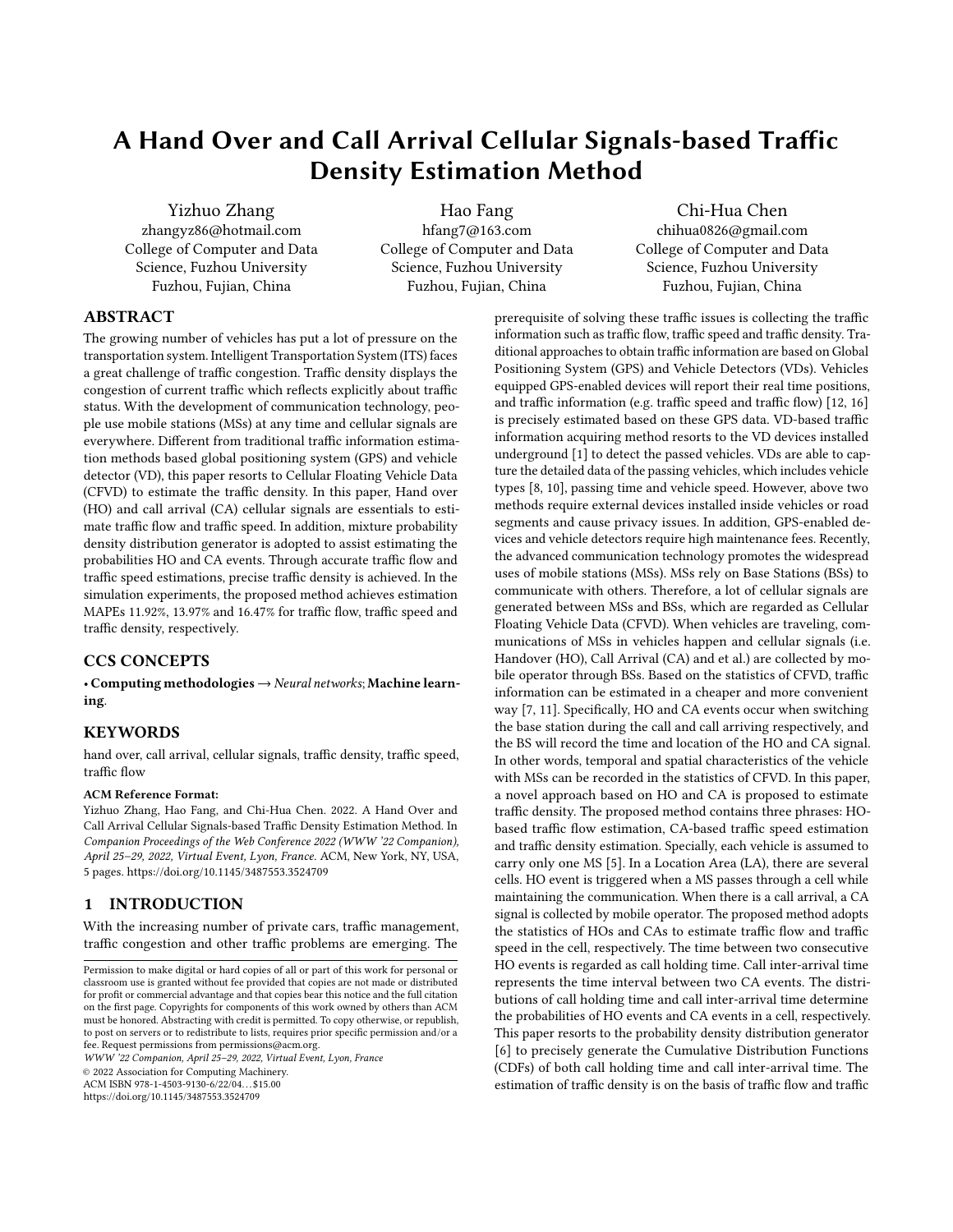WWW '22 Companion, April 25–29, 2022, Virtual Event, Lyon, France Yizhuo Zhang, Hao Fang, & Chi-Hua Chen

<span id="page-3-0"></span>

Figure 4: Two scenarios of call arrival event.

<span id="page-3-3"></span>

Figure 5: Simulated 3-lane highway.

flow  $q_{HO}$  and traffic speed  $v_{CA}$  in the cell are obtained. Therefore, cellular signals-based traffic density  $k$  is calculated in Equation [11.](#page-3-2)

<span id="page-3-1"></span>
$$
K = \frac{Q}{V},\tag{10}
$$

<span id="page-3-2"></span>
$$
k = \frac{q_{HO}}{v_{CA}},\tag{11}
$$

#### 6 EXPERIMENTAL RESULTS

In this section, the detail of experimental results are introduced in this section. All experiments are run on simulation environment generated by VISSIM software. Experimental settings are illustrated specifically in Subsection 6.1. The experimental results and analysis is demonstrated in Subsection 6.2.

#### 6.1 Experimental Settings

In the simulation traffic environment generated by VISSIM software, there is a 3-lane highway with 10 kilometers long. Traffic behaviors are simulated based on the simulation dataset from VISSIM. Drivers in the highway are free to change their lanes and follow other vehicles. The highway is shown in Figure [5.](#page-3-3) For each lane, there are 11 VDs installed with 1 kilometers interval underground to obtain the practical traffic information. Besides, the length of the cell is also set 1 kilometers. The length of traffic information collection time is 24 hours. There is only one MS in each vehicle for collecting CFVD. Call holding time and call inter-arrival time are randomly sampled from two mixture probability density distributions (i.e.  $P_{HO}$  and  $P_{CA}$ ) shown in Equation [12](#page-3-4) and [13.](#page-3-5) Both  $P_{HO}$  and  $P_{CA}$  consist of ED, ND and LD. Parameters settings of two distributions are shown in Table-setting. To verify the accuracy of the proposed method, mean absolute percentage error (MAPE) (Shown in Equation [14\)](#page-3-6) is selected for performance metric. The practical traffic data (i.e. traffic flow, traffic speed and traffic density) is obtained from the VDs in the highway. For CFVD collection, HO events are recorded when  $x_h < t_h$ .  $x_h$  is randomly sampled from  $P_{HO}$ . The BS recording call arrival signals when there are calls coming. When last call arrives,  $t_c$  will be sampled from  $P_{CA}$  and the time for the next call is set.

<span id="page-3-4"></span>
$$
P_{HO}(x) = w_{31} \times e^{\lambda_{HO}x} + w_{32} \times \frac{1}{2} (1 - erf(\frac{x - \mu_{HO}}{\sigma_{HO} \sqrt{2}})) + w_{33} \times (1 - erf(\frac{ln(x) - \mu_{HO}}{\sigma_{HO} \sqrt{2}})).
$$
\n(12)

<span id="page-3-5"></span>
$$
P_{CA}(x) = w_{41} \times e^{\lambda_{CA}x} + w_{42} \times \frac{1}{2} (1 - erf(\frac{x - \mu_{CA}}{\sigma_{CA} \sqrt{2}})) + w_{43} \times (1 - erf(\frac{\ln(x) - \mu_{CA}}{\sigma_{CA} \sqrt{2}})).
$$
\n(13)

<span id="page-3-6"></span>
$$
MAPE = \frac{1}{N} \sum_{i=1}^{N} |\frac{\hat{y} - y}{y}| \times 100\% \tag{14}
$$

#### 6.2 Results Analysis

Based on the collected CFVD, two NN-based probability density distribution generators are trained for generating precise CDFs of call holding time and call inter-arrival time. In Figure [5,](#page-3-3) there are 10 cells in total. Experimental results of  $Cell_2$  are displayed as examples to show the performance of traffic information estimation in 24 hours. As shown in Figure [6,](#page-4-18) the practical traffic flow rises rapidly at 7 a.m and declines at 5 p.m. Furthermore, in Figure [7,](#page-4-19) traffic speed is relative slow from 7 a.m to 10 p.m while the traffic flow is high at the same time period. Both HO-based traffic flow estimation and CA-based traffic speed estimation have learned the variation trend of the practical traffic. According to the Equation [11,](#page-3-2) traffic density is obtained and Figure [8](#page-4-20) shows that the estimated traffic density is approximate to the practical traffic density in  $Cell_2$ . In the experiments, MAPEs of proposed traffic information estimation methods in Cell<sub>2</sub> is displayed in Table. Besides, the average MAPEs of all cells are shown in Table. HO-based traffic flow estimation method achieves MAPE 10.09% in Cell<sub>2</sub> and average MAPE 11.92% of all cells. The MAPE of CA-based estimated traffic speed in all cells is 12.47% while 13.97% in  $Cell_2$ . For the MAPE of traffic density estimation, the proposed method achieves 17.75% in all cells and 16.47% in Cell<sub>2</sub>.

#### 7 CONCLUSIONS

This paper proposes a novel traffic density estimation method based on CFVD. Compared with the traditional GPS-based and VD-based traffic information estimation method, the proposed method costs less and achieves accurate estimation. Specifically, traffic density is composed of traffic flow and traffic speed. Traffic flow estimation utilizes quantitative relations among the number and probability of HO events in the cell and traffic flow to derive the specific formulation. Similarly, CA signals recorded by BS are adopted to estimate the traffic speed. The derivation of traffic speed is based on the number and probability of CA events as well. The probabilities